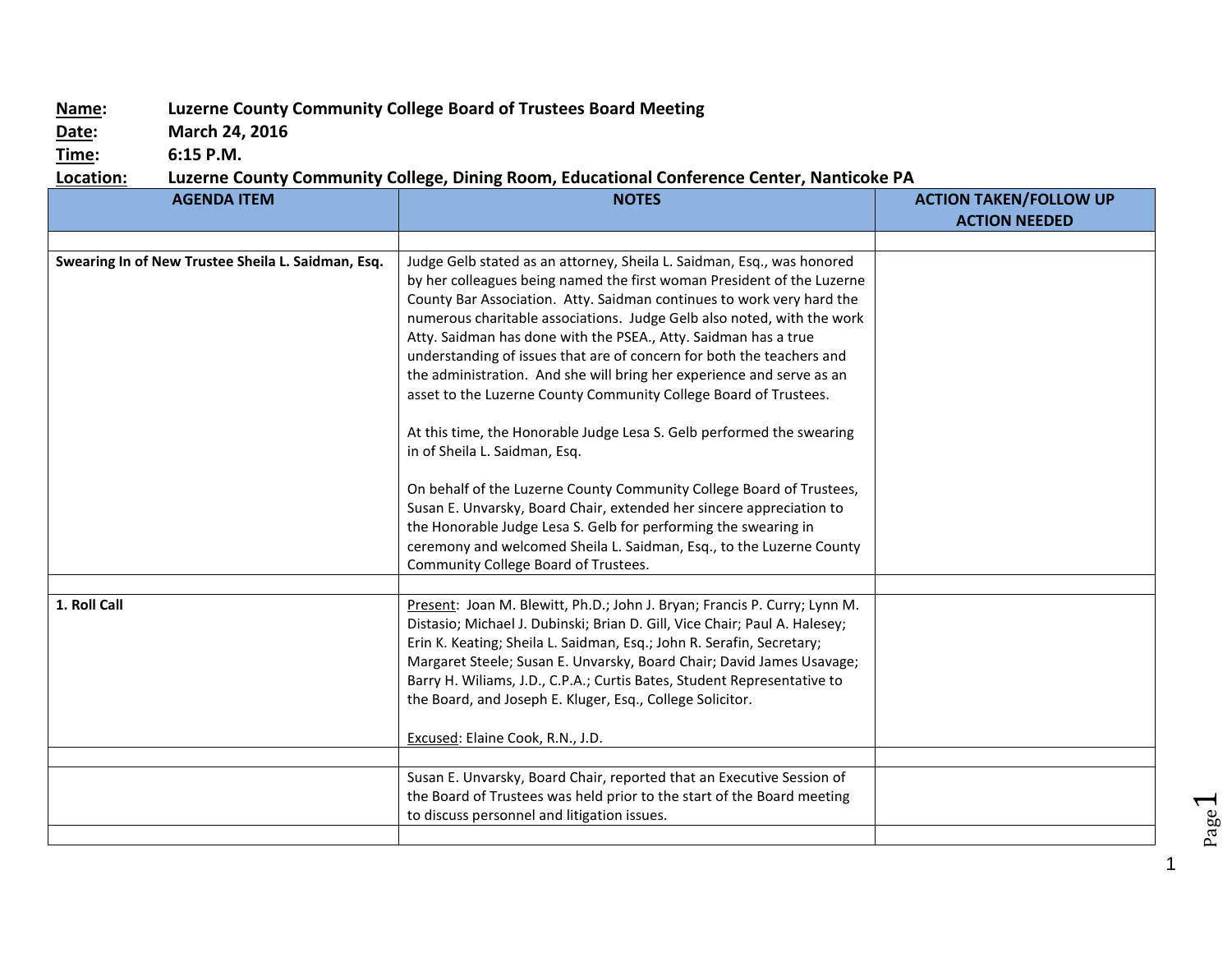| 2. Public Comment                                                 | Susan E. Unvarsky, Board Chair, opened the floor for public comment.                                                                                                                                                                                                                                                                                                                                                                                                                                                                                                                                                                                                                                                                                                                                                                                                                                                                                                                                                                                                                                                                                                                                                                                                                                                                                                                                                                                                                                                                                     | No action required.                                                                                              |
|-------------------------------------------------------------------|----------------------------------------------------------------------------------------------------------------------------------------------------------------------------------------------------------------------------------------------------------------------------------------------------------------------------------------------------------------------------------------------------------------------------------------------------------------------------------------------------------------------------------------------------------------------------------------------------------------------------------------------------------------------------------------------------------------------------------------------------------------------------------------------------------------------------------------------------------------------------------------------------------------------------------------------------------------------------------------------------------------------------------------------------------------------------------------------------------------------------------------------------------------------------------------------------------------------------------------------------------------------------------------------------------------------------------------------------------------------------------------------------------------------------------------------------------------------------------------------------------------------------------------------------------|------------------------------------------------------------------------------------------------------------------|
| 3. Approval of January 27, 2016, Board Minutes                    | Susan E. Unvarsky, Board Chair, recommended approval of the January<br>27, 2016, Board minutes.                                                                                                                                                                                                                                                                                                                                                                                                                                                                                                                                                                                                                                                                                                                                                                                                                                                                                                                                                                                                                                                                                                                                                                                                                                                                                                                                                                                                                                                          | Approved. Motion made by John Bryan;<br>seconded by Michael J. Dubinski.<br>Vote was all "yes". Motion carried.  |
| 4. Approval of March 24, 2016 Board Agenda                        | Susan E. Unvarsky, Board Chair, recommended the Luzerne County<br>Community College Board of Trustees approve the amended March 24,<br>2016 Board agenda. Board Chair Unvarsky reported the amended<br>agenda includes the addition of Finance action item 8H-ratification of<br>letter of intent for the expansion project; and the deletion of the<br>Treasurer's Report.                                                                                                                                                                                                                                                                                                                                                                                                                                                                                                                                                                                                                                                                                                                                                                                                                                                                                                                                                                                                                                                                                                                                                                              | Approved. Motion made by John Bryan;<br>seconded by Joan M. Blewitt, Ph.D<br>Vote was all "yes". Motion carried. |
| 5. Report of Officers and Agents<br>President's Report<br>$\circ$ | President Leary reported he attended the Association for Community<br>Colleges National Legislative Summit in Washington DC. President<br>Leary had the opportunity to attend sessions with members of Congress<br>as well as attend policy sessions on current legislative issues. The main<br>focus was to advocate for an increase in the student Pell Grant and the<br>reauthorization of the Perkins Grant for our technical Career Programs.<br>On the recent evaluation of the Perkins Grant, President Leary reported<br>Luzerne County Community College received a commendation for our<br>report.<br>On Saturday, April 2, 2016, the College will conduct an Open House at<br>the main campus in Nanticoke, providing course and financial aid<br>information as well as tours throughout campus for prospective<br>students and their families.<br>On April 4 <sup>th</sup> , 2016, President Leary and members of the College staff, will<br>attend the Pennsylvania Commission for Community College Annual<br>Meeting in Harrisburg. The evening will feature the annual All-<br>Pennsylvania Academic Team Banquet. On Tuesday, April 5 <sup>th</sup> , President<br>Leary will join LCCC Students and Staff for the Lobby Day.<br>The Leadership LCCC Class of 2016 participants, Paula Labenski, Laura<br>Kapalka, Janine Kelley and Lisa Novitski, will sponsor the First Annual<br>LCCC Cares Community Fair on Saturday, April 9, from 10 a.m. to 2 p.m.,<br>at Patriot Square in Nanticoke. The Community Fair will include music, |                                                                                                                  |

Page  $\boldsymbol{\sim}$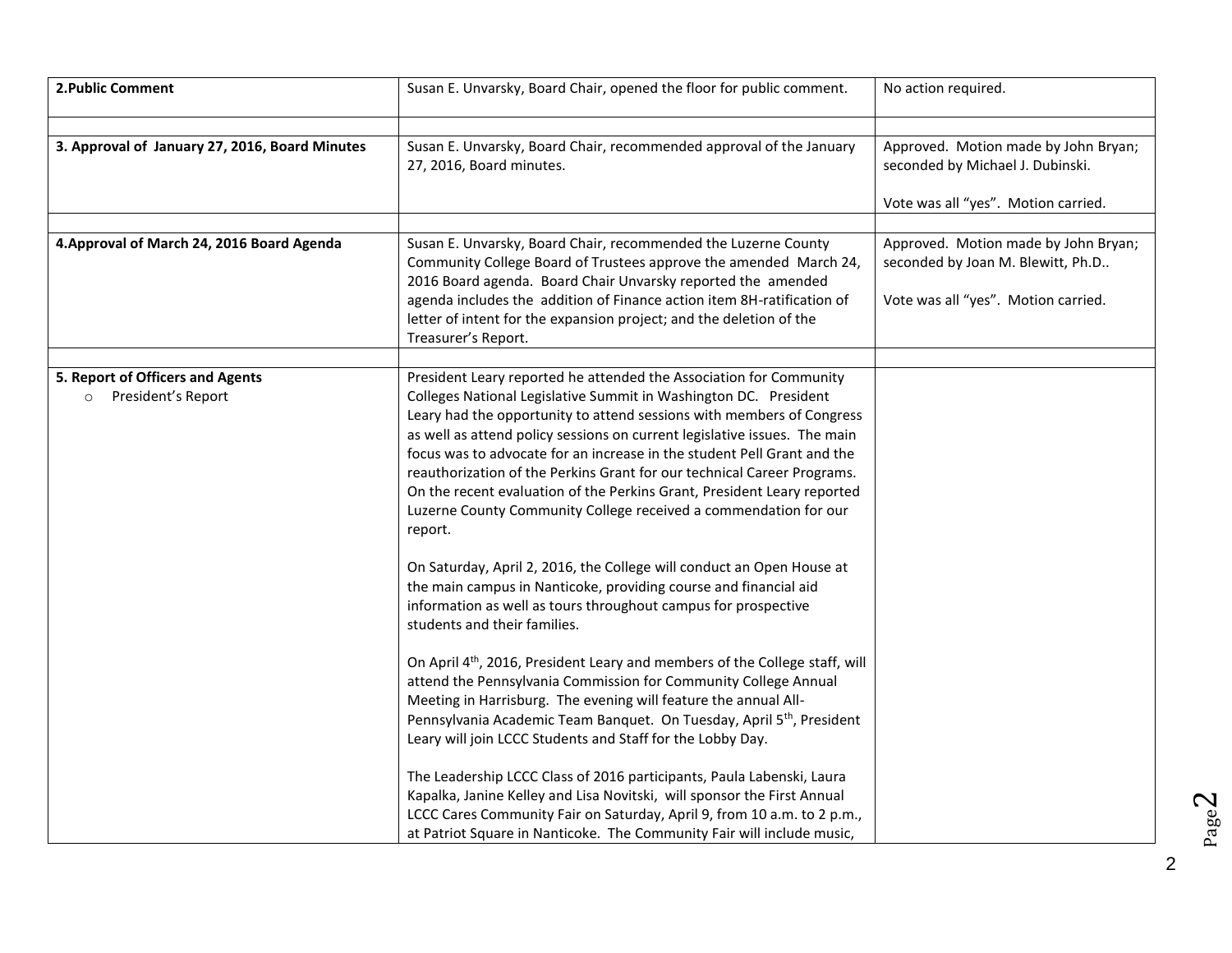| games, a petting zoo, pony rides, face painting, health screenings, food          |  |
|-----------------------------------------------------------------------------------|--|
| vendors, crafts, financial aid and admissions information and much                |  |
| more. We encourage everyone to come out to support this community                 |  |
| wide event.                                                                       |  |
| The College will hold our annual Legislative Information Breakfast on             |  |
| Friday, April 15th. Regional legislators will join with members of the            |  |
| College staff, the Board of Trustees, and Elizabeth Bolden, the President         |  |
| and CEO of the Pennsylvania Commission for Community Colleges, to                 |  |
| hear up-to-date information on community college budget and                       |  |
| legislative needs. The Commission continues to advocate for an                    |  |
| increase in operational funding for community colleges from the state.            |  |
|                                                                                   |  |
| Luzerne County Community College entered into a new type of                       |  |
| partnership with Greiner Packaging of Pittston. The Greiner Gold                  |  |
| program benefits employees by providing educational funding and full-             |  |
| time wages for classroom time. The first Open House for Greiner Gold is           |  |
| scheduled in mid-April and the new employees will begin the                       |  |
| Mechatronics program in Fall of 2016.                                             |  |
| Students from our Social Science department under the guidance of                 |  |
| faculty members Dr. Janis Wilson Seeley and Ms. Kate Zielinski are                |  |
| partnering with Nanticoke Area Elementary School to provide an after-             |  |
| school tutoring program for students.                                             |  |
|                                                                                   |  |
| Congratulations was extended to LCCC WSFX-FM Radio Station which                  |  |
| took home two (2) National College Radio Awards at the Intercollegiate            |  |
| Broadcasting System National college awards Convention held in New                |  |
| York City in March. For the 3 <sup>rd</sup> year in a row, our students won: Best |  |
| Promo Series. WSFX-FM placed as a finalist as Best Community College              |  |
| Radio Station in the country.                                                     |  |
| Luzerne County Community College will hold its 48 <sup>th</sup> annual            |  |
| Commencement ceremony, conferring over 800 degrees, certificates                  |  |
| and diplomas on our graduates, on Thursday, May 26th, at 6 p.m., at the           |  |
| Mohegan Sun Arena in Wilkes-Barre. The principal address for this                 |  |
| year's ceremony will be presented by Sergeant Bryan Anderson, a                   |  |
| military policeman and recipient of the Purple Heart, who lost three              |  |
| limbs while serving in Iraq when the army vehicle he was in was hit by            |  |
| improvised explosive devices. Sergeant. Anderson provided the                     |  |

3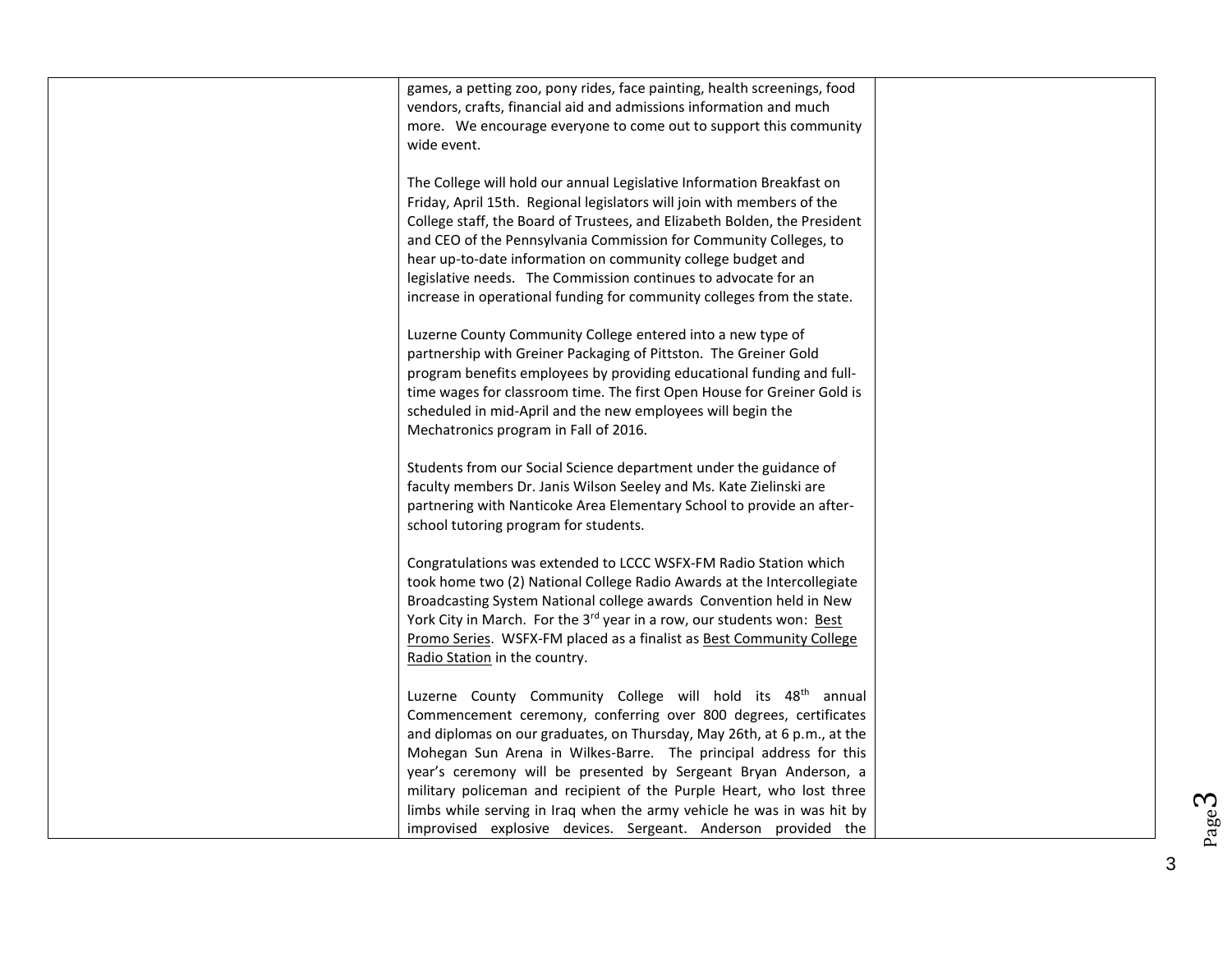|                          | Commencement Address in 2007 and we are proud to have him return<br>to LCCC and address the Class of 2016 and discuss his experiences and<br>his pursuit for life after military services.<br>President Leary reported Trustee Francis Curry participated in The<br>Salvation Army fundraising event which recognized Luzerne County<br>Community College placing 2 <sup>nd</sup> in terms of fundraising in our region.                                                                                                                                                                                                                      |  |
|--------------------------|-----------------------------------------------------------------------------------------------------------------------------------------------------------------------------------------------------------------------------------------------------------------------------------------------------------------------------------------------------------------------------------------------------------------------------------------------------------------------------------------------------------------------------------------------------------------------------------------------------------------------------------------------|--|
| <b>Foundation Report</b> | Sandra Nicholas, Executive Director, institutional Advancement,<br>encouraged the LCCC Board of Trustees to attend the upcoming<br>Legislative Breakfast scheduled for Friday, April 15, 2016. Under the<br>Legislative Affairs and Community Outreach Chairmanship of Trustee<br>Distasio, we discussed the agenda and developed talking points for<br>those Trustees attending the breakfast. Each Board member will be<br>seated with a legislator and a student. This year's M.C. will be Sean<br>Reilly, President of the Student Government Association, and main<br>speaker will be Student Representative to the Board, Curtis Bates. |  |
|                          | Ms. Nicholas reported the Educational Opportunity Tax Credit program<br>which helps fund Luzerne County Community College's Early College<br>program received approval from the state to allow the College to solicit<br>and receive \$30,000 for this program. Ms. Nicholas reported, from Fall<br>to Spring semester the College served 764 students and scholarships<br>amounted to \$22,000.                                                                                                                                                                                                                                              |  |
|                          | We had evaluators on our ALTA Program and TAACCCT IV grant and<br>both program evaluations came back excellent.                                                                                                                                                                                                                                                                                                                                                                                                                                                                                                                               |  |
|                          | Friday, April 15, 2016 is the deadline for our scholarship applications for<br>Fall 2016 and Spring 2017. We have approximately \$320,000 available to<br>be awarded. Students can apply online through the college's website.                                                                                                                                                                                                                                                                                                                                                                                                                |  |
|                          | The Foundation is in the process of soliciting for those donors who have<br>not established an endowment fund (annual donors). We have 19<br>donors who have agreed to continue their scholarship.                                                                                                                                                                                                                                                                                                                                                                                                                                            |  |
|                          | Ms. Nicholas reported the College retains from the fall semester to the<br>spring semester approximately57% of those students who come to the<br>Foundation for emergency assistance.                                                                                                                                                                                                                                                                                                                                                                                                                                                         |  |
|                          | The College Family Campaign raised just over \$8,000. This campaign                                                                                                                                                                                                                                                                                                                                                                                                                                                                                                                                                                           |  |

4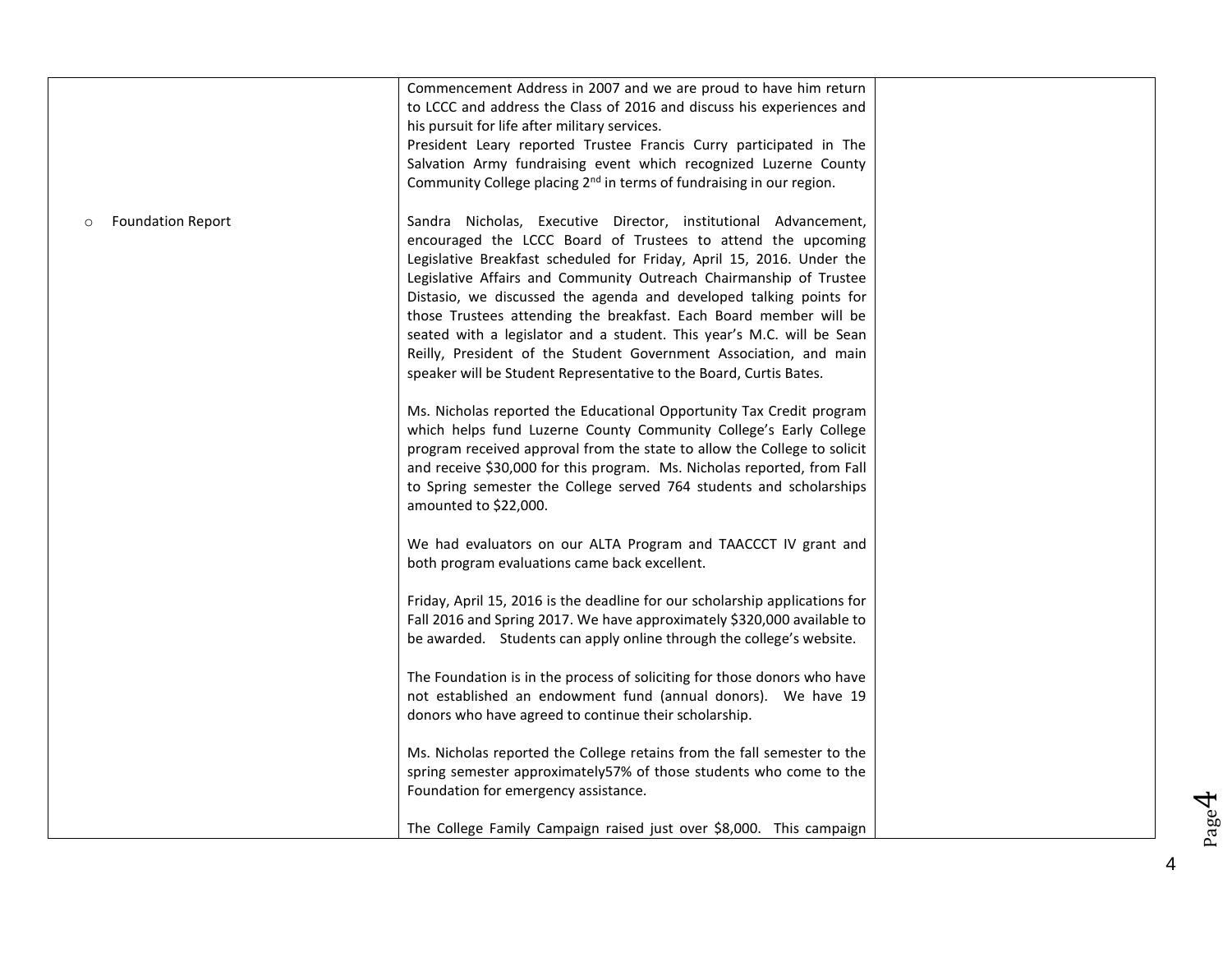|                                           | benefits scholarships, food bank, and emergency fund.<br>The Alumni<br>Association just approved \$16,152 towards the Dental Assisting program<br>to help them buy equipment in the Benco Dental Clinic.<br>The Alumni Phonthon raised just over \$10,000. A special thank you was<br>extended to Curtis Bates who was part of the Phonathon marketing<br>campaign appearing on front cover of the post card. Thanks was also<br>extended to Trustee Curry who volunteered his time at the Alumni<br>Phonathon.                                                                                                                                                                    |  |
|-------------------------------------------|------------------------------------------------------------------------------------------------------------------------------------------------------------------------------------------------------------------------------------------------------------------------------------------------------------------------------------------------------------------------------------------------------------------------------------------------------------------------------------------------------------------------------------------------------------------------------------------------------------------------------------------------------------------------------------|--|
|                                           | The LCCC Food Bank provides items for a quick lunch to carry those<br>students throughout the day, some limited grocery items are also<br>located in the food bank. Since September 2015, the College served over<br>517 students, many returning with just over 1,000 visits.                                                                                                                                                                                                                                                                                                                                                                                                     |  |
|                                           | Ms. Nicholas extended her welcome to new Trustee Sheila L. Saidman,<br>Esq                                                                                                                                                                                                                                                                                                                                                                                                                                                                                                                                                                                                         |  |
|                                           | Susan E. Unvarsky, Board Chair, thanked Ms. Nicholas for her report.<br>Board Chair Unvarsky encouraged the members of the Board to gather<br>the data and statistics Ms. Nicholas provided as well as the information<br>Dean Reyes shared a few months ago. Board Chair Unvarsky stated it is<br>one of the most important things we as trustees can do to prove the<br>purpose of what we are accomplishing and make better informed<br>decisions about where we should consider doing or not doing. It will<br>benefit us as a Board to make better decisions.                                                                                                                 |  |
| Student Representative Report<br>$\Omega$ | Curtis Bates, Student Representative to the Board, provided an update<br>on student life. Mr. Bates reported approximately 60 students and staff<br>participating in Wilkes-Barre's St. Patrick's Day parade. The week of<br>March 14 <sup>th</sup> featured Spirit Week. The week's activities included, music,<br>games and health fair. The Health Fair featured students from the<br>Dental Health and Nursing areas who provided valuable information to<br>our students. Approximately ten (10) students participated each night<br>during the annual Alumni Association Phonathon. This is a great<br>opportunity for the LCCC students give back to our Community College. |  |
|                                           | Students will also participating in the upcoming LCCC Cares Community<br>Fair, hosted by the Leadership LCCC Class of 2016, scheduled for<br>Saturday, April 9, 2016. This is a great opportunity for the College to                                                                                                                                                                                                                                                                                                                                                                                                                                                               |  |

Page L∩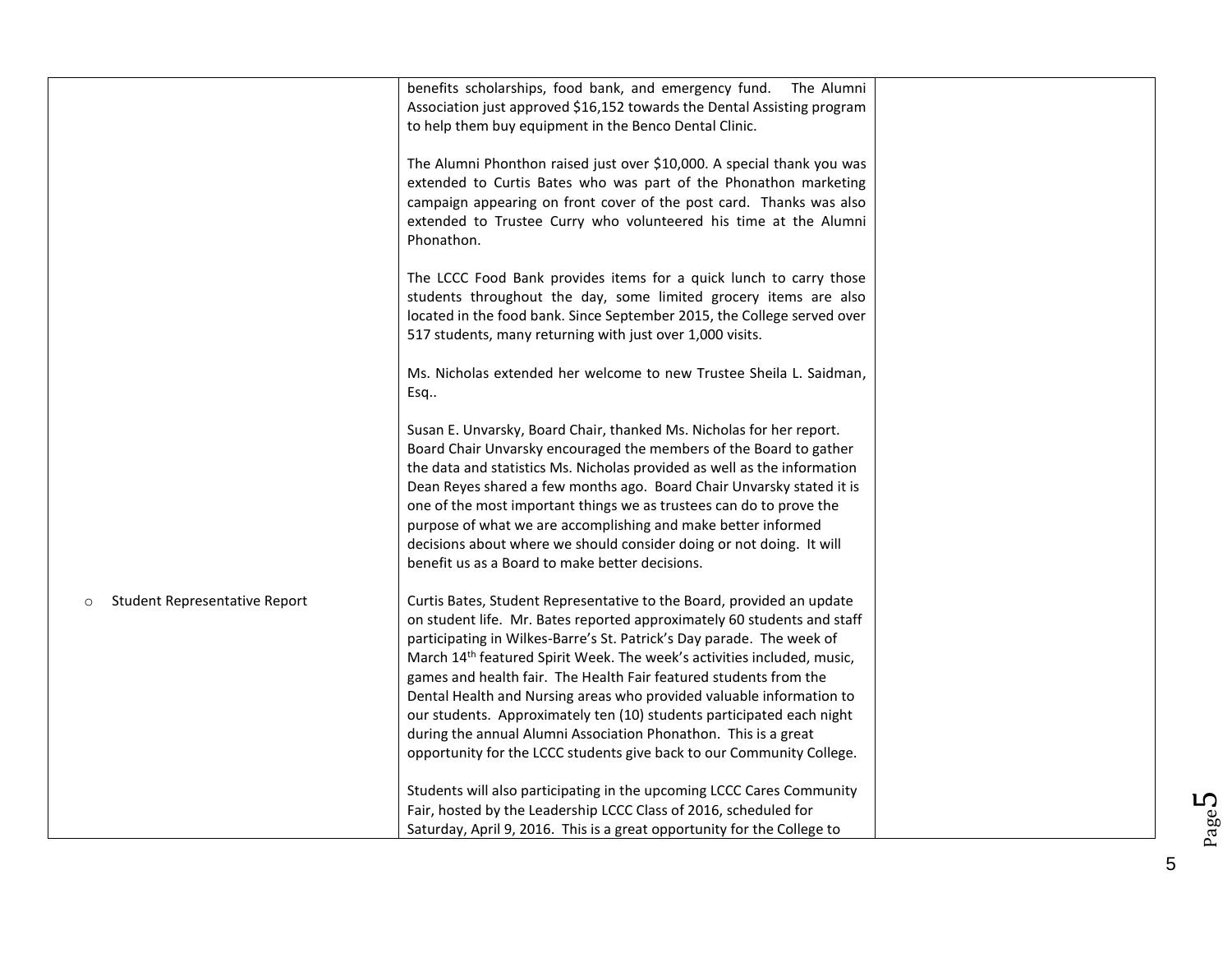|                                                                                               | show the residents in Nanticoke that we care about our community. It<br>is also a great way to have the community learn what we have to offer<br>and encourage individuals to attend Luzerne County Community<br>College.<br>Board Chair Unvarsky asked Curtis as to what he will be doing following<br>graduation from LCCC. Mr. Bates stated he will continue his education<br>in the field of mechanical engineering at SUNY Maritime College in New<br>York.                                                                                                                                                                                                                                                                                                                                                                                         |                                                                                                                                   |
|-----------------------------------------------------------------------------------------------|----------------------------------------------------------------------------------------------------------------------------------------------------------------------------------------------------------------------------------------------------------------------------------------------------------------------------------------------------------------------------------------------------------------------------------------------------------------------------------------------------------------------------------------------------------------------------------------------------------------------------------------------------------------------------------------------------------------------------------------------------------------------------------------------------------------------------------------------------------|-----------------------------------------------------------------------------------------------------------------------------------|
| 6. Report/Action of the Executive Committee<br>6A. RFP, Identity Protection Services Purchase | 6A. Board Chair Susan E. Unvarsky recommended the Luzerne County<br>Community College Board of Trustees the emergency purchase of<br>Identity Protection Services from Intersections, Inc. in the total amount<br>of \$31,296.50. This service will provide Identity Protection Services to<br>the 1,257 individuals affected by the March 2 <sup>nd</sup> , 2016 privacy breach.<br>Those affected will be provided with the Identity Guard® solution for a<br>period of one year. The College's Chief Technology Officer researched<br>the top rated providers of this service and obtained quotes. The<br>Identity Guard solution was selected since the research showed this<br>vendor was consistently rated as one of the top providers of this service<br>and the quote obtained from Intersections was the lowest of the top<br>rated providers. | 6A. Approved. Motion was made by<br>Francis Curry; seconded by John Bryan.<br>Vote was all "yes". Motion carried.                 |
| 7. Report/Action of the Academic Committee                                                    | 7. Joan M. Blewitt, Ph.D., Chair, Board of Trustees Academic Committee,<br>stated there was no report for the month of March, 2016.                                                                                                                                                                                                                                                                                                                                                                                                                                                                                                                                                                                                                                                                                                                      | 7. No action required.                                                                                                            |
| 8. Report/Action of the Finance Committee                                                     | 8. Barry H. Williams, J.D., C.P.A., Chair, Board of Trustees Finance<br>Committee, presented the following action items.                                                                                                                                                                                                                                                                                                                                                                                                                                                                                                                                                                                                                                                                                                                                 |                                                                                                                                   |
| 8A. Ratification, RFP-Elevator Maintenance<br>Agreement                                       | 8A. Recommend Luzerne County Community College Board of Trustees<br>approve the maintenance agreement to Schindler at the rate of \$753.00<br>per month for the contract period May 1, 2016 through May 1, 2021;<br>five (5) year contract total of \$45,180.00                                                                                                                                                                                                                                                                                                                                                                                                                                                                                                                                                                                          | 8A. Approved. Motion made by David<br>James Usavage; seconded by Joan M.<br>Blewitt, Ph.D.<br>Vote was all "yes". Motion carried. |
| 8B. Ratification, Bid #455-Waste Removal                                                      | 8B. Recommend Luzerne County Community College Board of Trustees<br>approve the award of Bid #455 in the amount of \$21,660.00 per year to<br>County Waste of PA, LLC.                                                                                                                                                                                                                                                                                                                                                                                                                                                                                                                                                                                                                                                                                   | 8B. Approved. Motion made by John R.<br>Serafin, Secretary; seconded by Lynn M.<br>Distasio.                                      |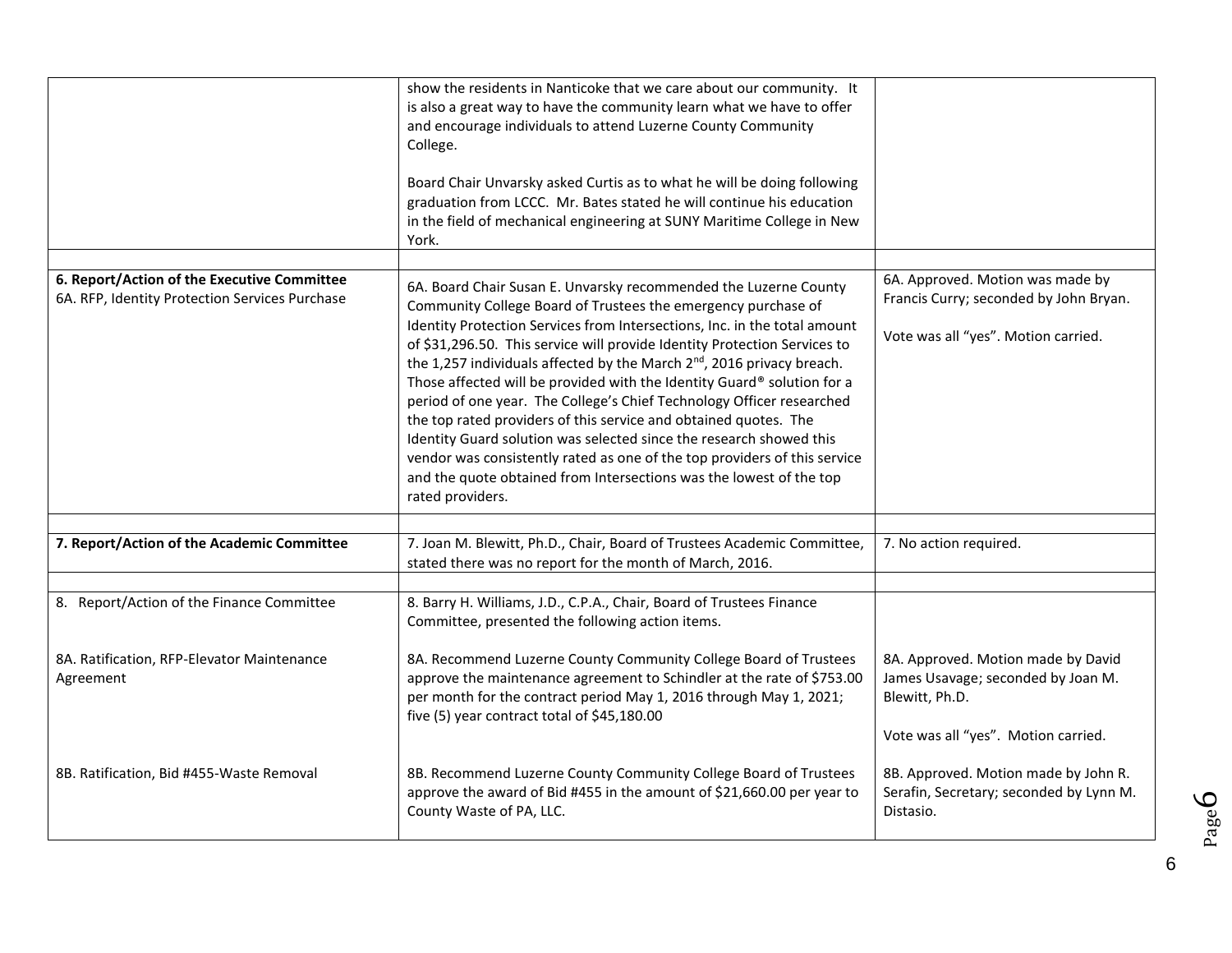|                                                                                             |                                                                                                                                                                                                                                                                                                                                                                                                                                                                                                                                                                                                                                                                                                                                                                                                                                                                                                                                                                                                                                                                                                                                                                                                                                                                       | Vote was all "yes". Motion carried                                                                                                 |
|---------------------------------------------------------------------------------------------|-----------------------------------------------------------------------------------------------------------------------------------------------------------------------------------------------------------------------------------------------------------------------------------------------------------------------------------------------------------------------------------------------------------------------------------------------------------------------------------------------------------------------------------------------------------------------------------------------------------------------------------------------------------------------------------------------------------------------------------------------------------------------------------------------------------------------------------------------------------------------------------------------------------------------------------------------------------------------------------------------------------------------------------------------------------------------------------------------------------------------------------------------------------------------------------------------------------------------------------------------------------------------|------------------------------------------------------------------------------------------------------------------------------------|
| 8C. Ratification, Bid #454-Forklift                                                         | 8C. Recommend the Luzerne County Community College Board of<br>Trustees approve the award of Bid #456 for a Forklift to Technology<br>International Inc. in the amount of \$33,559.00.                                                                                                                                                                                                                                                                                                                                                                                                                                                                                                                                                                                                                                                                                                                                                                                                                                                                                                                                                                                                                                                                                | 8C. Approved. Motion made by Erin K.<br>Keating; seconded by John Bryan.<br>Vote was all "yes". Motion carried.                    |
| 8D. Ratification, Change Order #1                                                           | 8D. Recommend the Luzerne County Community College Board of<br>Trustees approve Change Order #1 for Bognet, Inc., in the amount of<br>\$8,644.50.                                                                                                                                                                                                                                                                                                                                                                                                                                                                                                                                                                                                                                                                                                                                                                                                                                                                                                                                                                                                                                                                                                                     | 8D. Approved. Motion made by Francis<br>Curry; seconded by Paul Halesey.<br>Vote was all "yes". Motion carried.                    |
| 8E. Ratification of Board Resolution for PA<br>Department of Education-Capital Applications | 8E. Recommend the Luzerne County Community College Board of<br>Trustees approve the Capital application(s) and authorize the matching<br>funds (if approved for funding by the PDE) for the approved Capital<br>projects submitted in the April 2016 Capital Application with the<br>estimated costs:<br>Deferred Maintenance Projects (roofs, paving, baseball field, furniture) -<br>\$655,902;<br>Replace Underground Oil/Gas Tanks (new tanks above ground) -<br>\$55,125;<br>Public Safety Training Institute Firing Range (firing range & training<br>simulator)-\$73,500;<br>Public Safety Training Institute Pond Repair - \$250,000<br>Public Safety Training Institute Propane Training Props Repair - \$60,000<br>Capital Equipment (as requested in the budget process) - \$878,684<br>New Equipment Leases (copiers, Technology Replacement Plan) -<br>\$412,404<br>Increase to Existing Equipment Leases (copiers, Ryder Trucks) - \$56,313<br>Increase to Facility Leases (Wilkes Barre Center, Hazleton Center) -<br>\$109,199.<br>Final Board of Trustees approval of the project(s) will be submitted with<br>exact funding amounts when approved by Pennsylvania Department of<br>Education. All College policies and procedures will be followed. | 8E. Approved. Motion made by Margaret<br>Steele; seconded by John R. Serafin,<br>Secretary.<br>Vote was all "yes". Motion carried. |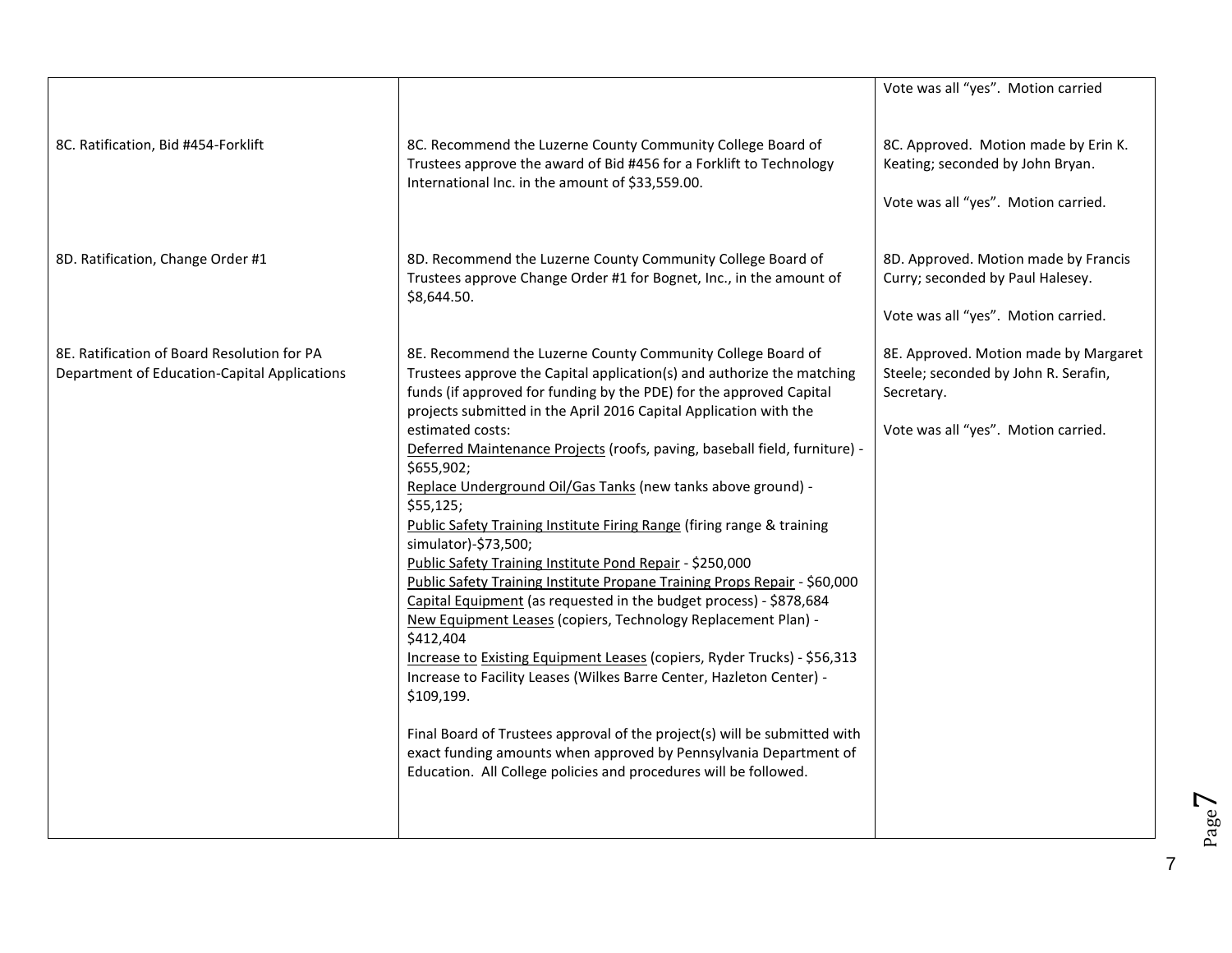| 8F. Trustee Travel, 2016 PACCC Annual Meeting,<br>Harrisburg PA                              | 8F. Recommend the Luzerne County Community College Board of<br>Trustees approve the use of budgeted travel funds not to exceed \$1200<br>for two (2) trustees to attend the Pennsylvania Commission for<br>Community Colleges Annual Meeting2016 and Awards Banquet on<br>Monday, April 4, 2016 through Tuesday, April 5, 2016, in Harrisburg PA.                                                                                                                                                                                                                                                                                                                                                                                                                                                                            | 8F. Approved. Motion made by Joan M.<br>Blewitt, Ph.D.; seconded by Sheila L.<br>Saidman, Esq.<br>Vote was all "yes". Motion carried. |
|----------------------------------------------------------------------------------------------|------------------------------------------------------------------------------------------------------------------------------------------------------------------------------------------------------------------------------------------------------------------------------------------------------------------------------------------------------------------------------------------------------------------------------------------------------------------------------------------------------------------------------------------------------------------------------------------------------------------------------------------------------------------------------------------------------------------------------------------------------------------------------------------------------------------------------|---------------------------------------------------------------------------------------------------------------------------------------|
| 8G. Transfer and Restriction of Matching Funds                                               | 8G.Recommend the Luzerne County Community College ("College")<br>Board of Trustees authorize a transfer of the Unallocated Net Assets in<br>the Unrestricted Current Fund to the Plant Fund to be restricted for the<br>matching funds required for the completion of the purchase of Capital<br>Equipment upon final approval by the Pennsylvania Department of<br>Education. The College will be responsible for an amount not to exceed<br>\$362,500.                                                                                                                                                                                                                                                                                                                                                                     | 8G. Approved. Motion made by Brian<br>Gill, Vice Chair; seconded by Joan M.<br>Blewitt, Ph.D.<br>Vote was all "yes". Motion carried.  |
| 8H. Recommendation to Approve Ratification of<br>Letters of Intent for the Expansion project | 8H. Recommend the Luzerne County Community College Board of<br>Trustees approve the College proceeding with the expansion projects in<br>Lackawanna county and Pittston city based upon the term sheets<br>negotiated between the Landlords and the College. With the College<br>Solicitor being authorized to negotiate the language of the leases<br>consistent with the terms of the term sheets.<br>President Leary expressed his deep appreciation for all the work that<br>was done by the College's Expansion Committee. President Leary<br>extended his sincere appreciation to Don Nelson, Expansion Committee<br>Chairperson, Joseph Gasper for financial planning, Rosana Reyes for<br>enrollment planning, and Trustee Erin K. Keating, for guidance in the<br>educational planning for the College's expansion. | 8H. Approved. Motion made by Paul<br>Halesey; seconded by Francis Curry.<br>Vote was all "yes". Motion carried.                       |
| 9. Report/Action of the Human Resources<br>Committee                                         | 9. Paul A. Halesey, Chair, Board of Trustees Human Resources<br>Committee, stated there was no report for the month of March, 2016.                                                                                                                                                                                                                                                                                                                                                                                                                                                                                                                                                                                                                                                                                          | 9. No action required.                                                                                                                |
|                                                                                              |                                                                                                                                                                                                                                                                                                                                                                                                                                                                                                                                                                                                                                                                                                                                                                                                                              |                                                                                                                                       |